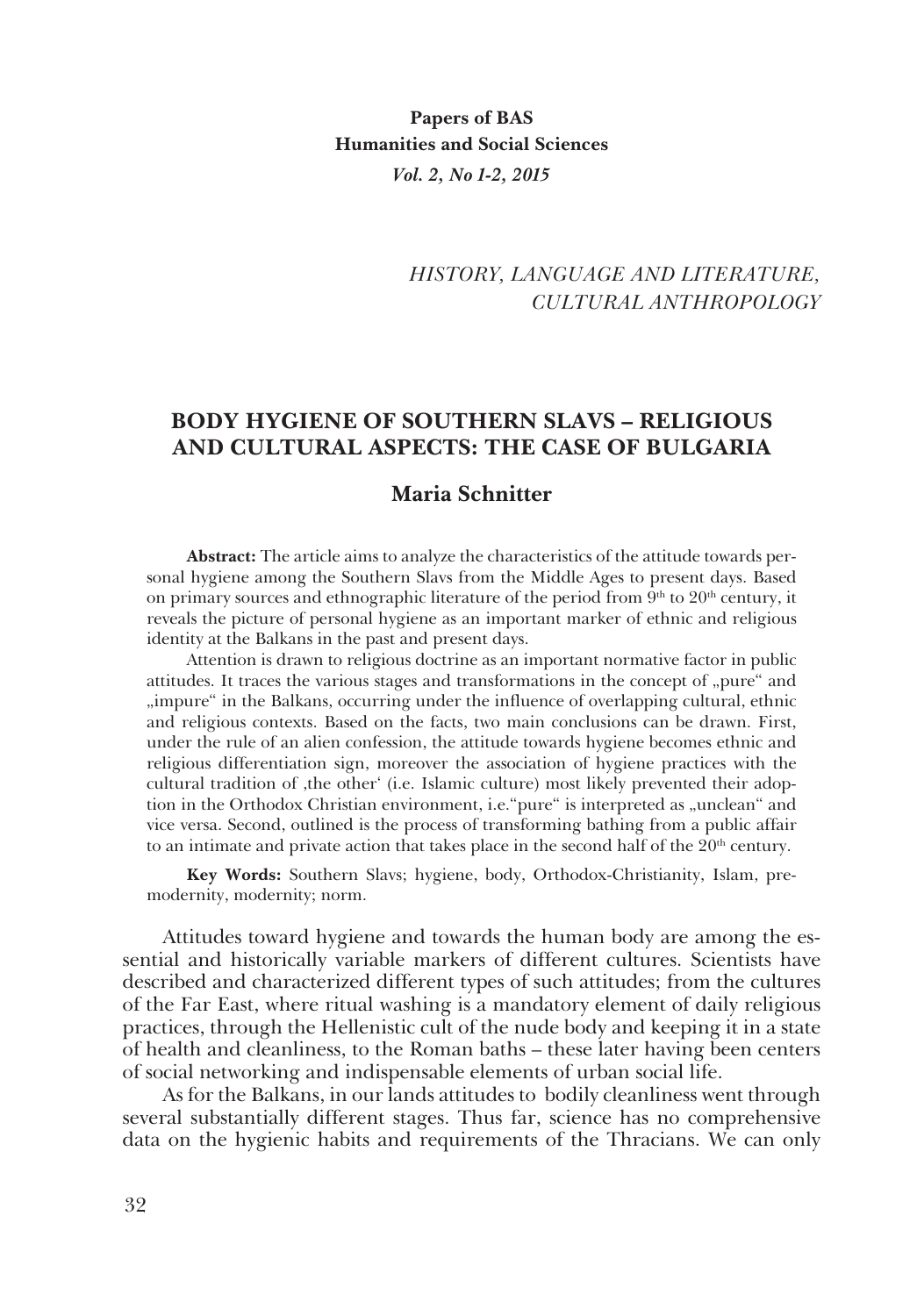assume that the mandatory cleansing rituals practiced by those initiated into Thracian Orphism also included purely hygienic prescriptions. More information can be obtained about Roman times – archeological studies have found a considerable number of public baths, built not only in the vicinity of thermal springs, but also in city centres. A network of aqueducts, covering the outskirts of cities, ensured the supply of fresh water and provided an opportunity for Roman society to practice its traditional cult of the healthy body. With the spreading of Christianity some of these facilities are regarded as surplus and their impressive structures were re-constructed and re-interpreted as sacred spaces<sup>1</sup>. The fate of these facilities in late antiquity was quite interesting - most of the aqueducts continued to function for centuries after Thrace was no longer a Roman province (e.g. the aquеduct from the Rhodope Mountains, built in 1<sup>st</sup>-2<sup>nd</sup> century CE, supplied Plovdiv with clean water until the Middle Ages and even later), but the public and private baths in Philippopolis and Serdica built in antiquity were abandoned after the devastation and depopulation of the city at the end of the  $5^{\rm th}$ -6 $^{\rm th}$  century. $^2$ 

The question that concerns us is to what extent this process is connected to the enforcing of Christianity. Although it doesn't state a concrete opinion on the hygiene of the body, the Orthodox Church emphasizes the priority of taking care of the spirit. Furthermore – the inherited from paganism hygienic norms are oftentimes considered as harmful to chastity. Although ap. Paulus considers the body "a temple of the Holy Ghost" (1 Cor 6:19), which is fundamental to the whole doctrine, even in the apostles' messages you can see the contraposition of the "body" (σῶμα) and the "flesh" (σάρξ). There the body is also mentioned as a part of a "sacrifice to God" ("... I beseech you therefore, brethren, by the mercies of God, to present your bodies a living sacrifice, holy, acceptable to God, [which is] your spiritual service." (Romans 12:1, American Standard Version) or "Let us draw near with a true heart in fulness of faith, having our hearts sprinkled from an evil conscience: and having our body washed with pure water." (Hebrews 10:22). On the other hand, in the context of the basic Christian dualism of body and spirit attitudes towards the body were somewhat negative, and caring for the body was thought of as vanity and a departure from the path of salvation. In the process of enforcing the doctrine that sexual intercourse is the main way to sin, any action related to the (naked) body (including bathing) was condemned as leading to prurience and threatening the salvation of the soul. Gradually the theme of the (cleanliness of the) body was pushed to the periphery of normative discourse, the body (as σῶμα and as σάρξ alike) being permanently marked with a negative sign. Even talking about the body was avoided or eloquent euphemisms were chosen, as if even only mention of the body might lead the faithful to stray.

<sup>&</sup>lt;sup>1</sup> See for example the story of the transformation of one of the public baths in ancient Serdica into the "Saint George" Church – [**Динчев, 2011**: 113-116], especially p. 115.

<sup>2</sup> I would like to thank my colleague Assoc. Prof. Ivo Topalilov for the thorough information he gave me on the topic as regards Philippopolis; as for Serdica – see the conclusion of Dinchev [**Динчев, 2011**: 121] that "in the time around the middle of the 5th century the usage of public baths in Serdica has a tendency to diminish".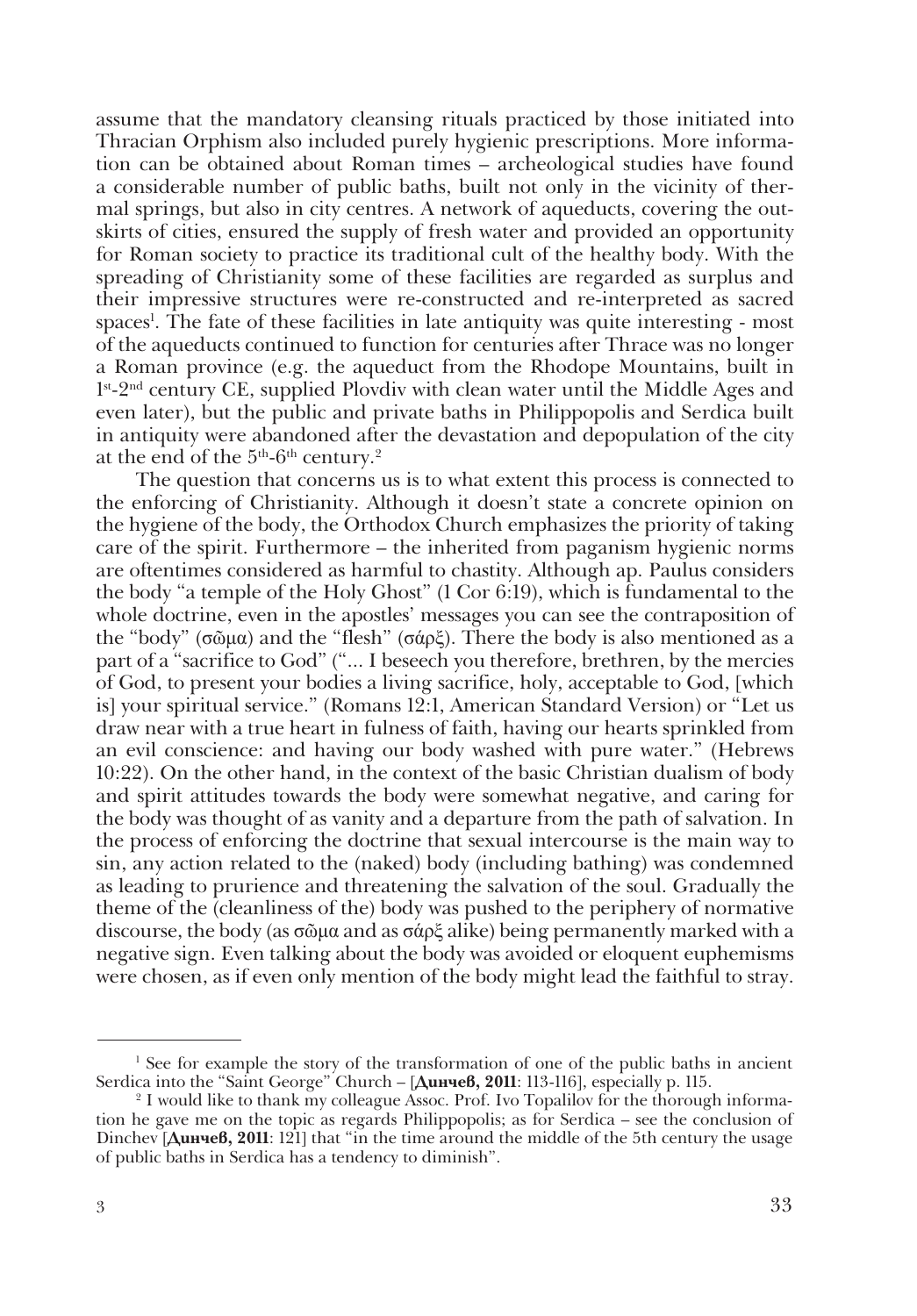A possible source for knowledge of daily hygiene practices on the Balkans could be the famous "*Responses of Pope Nicholas I to the Questions of the Bulgarians*", which has not been thoroughly studied from this perspective yet. This document is widely known, repeatedly published and commented on.3 Although briefly mentioned in historical surveys dealing with Bulgaria in the 9th century [**Мутафчиев, 1986**: 158–160; **Гюзелев, 1969**: 202–208; **Божилов, 1996**: 72–73; **История на България, 1981**, vol. 2: 220-223], historians rarely review it as anything other than evidence of the ecclesiastical and political events of the time. Vasil Zlatarski made detailed comments on it and interpreted it as the attempt "of both the Bulgarians and their knyaz, even after the adoption of Christianity, to preserve some of their old pagan customs, beliefs and views." [**Златарски, 1971**, vol. ½: 85-112, here 103]. However, Zlatarski's attention is focused mainly on the religious and legal aspects of the text. An exception to the popular interpretations of the text is the opinion of Mutafchiev that "these "Responses" are the most important testimony not only of the dead end, to which the life of the just-converted (into Christianity) Bulgarian society came; and not only of the Bulgarian culture in the period of paganism; but also of the spiritual status of (Knyaz) Boris himself..." [**Мутафчиев, 1986**: 158-159].

Let us discuss the everyday life of the medieval Bulgarians, reflected in the "Responses". Question No 6 apparently refers to bathing: "... you say that the Greeks [Byzantine missionaries in the Bulgarian court] contend and declare that in no way should you go to a (public) bath on Wednesdays and Fridays ..." [**ЛИБИ II 1960**: 71]. The idea behind this is that the days observed as fast day – Wednesday and Friday – would be "become unpure" by something as "anti-ascetic" as having a bath. Can we find in this surprising for the Bulgarians ban the meaning known in the Judaism and obviously accepted in the early Byzantine church?<sup>4</sup> In any case, it is clear that imposing of Christianity introduces the newly baptized in a different system of norms that they will assimilate by marginalizing their own traditions.

Although we have no clear idea of the hygienic practices of the Slavs, we may assume that the question raised that way stems mainly from the proto-Bulgarian hygienic traditions. The common concept of proto-Bulgarians as being primitive nomadic people has long been rejected by numerous archaeological studies and other data. It is an established fact that in the period between the  $7<sup>th</sup>$ and  $9<sup>th</sup>$  century they built numerous baths (and obviously – used them). Proto-Bulgarian baths were discovered during archaeological excavations in Madara, in the towns of Pliska and Preslav (Bulgaria), in many monastery centres near

<sup>&</sup>lt;sup>3</sup> Knyaz Boris I addressed his question to the Pope during the second half of 866, therefore this text is one of the few precisely dated evidences of the earliest epoch of the Bulgarian Christianization. See the edition in [**ЛИБИ II, 1960**: 65-125].

<sup>4</sup> According to that tradition in Judaism, people are not supposed to bath on fast days. On major fast days they are not even supposed to wash their hands, if they need to go to the bathroom, only to wash afterwards up until the knuckles. This is because on fast days they are supposed to afflict the flesh and bathing is seen as a luxory.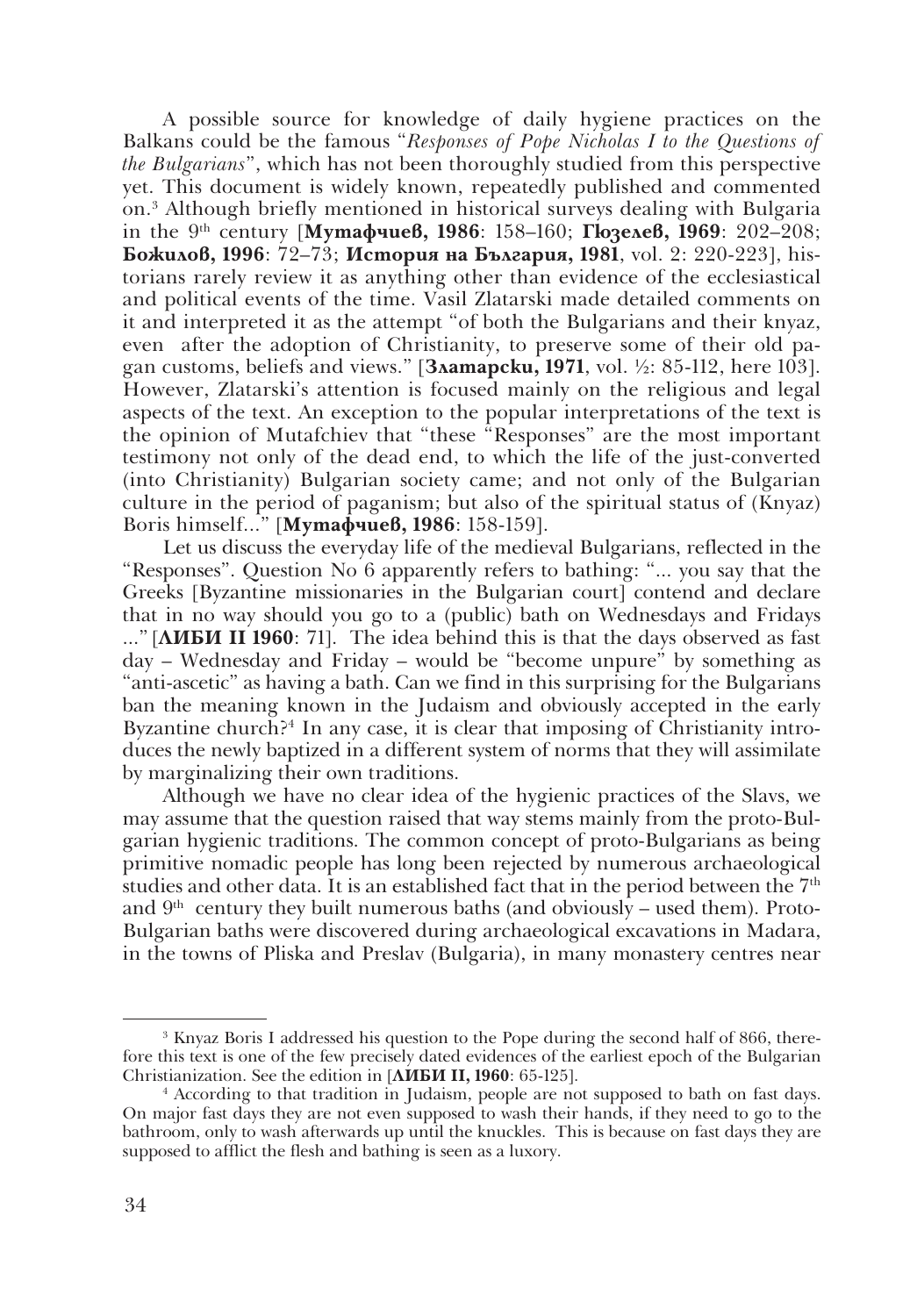the capital cities, and even in the temporary auls (fortified military camps) where sometimes soldiers had to spend the winter.

The technique of heating the water was the traditional hypocaust system known from the Roman baths, but proto-Bulgarians also built a large number of smaller and larger pools.<sup>5</sup> It is hard to imagine that all these facilities were used only by the extremely limited circle of senior nobles (bolyars) and dignitaries accompanying the king. Bathing as a favourite pastime of the Bulgarians (St. Vaklinov suggests that this inclination for bathing is due to the long time spent in the arid Asian steppes!) appears even more significant, if we bear in mind that at this time, even in the sophisticated Byzantine Empire, the old Roman hygienic traditions had long been neglected and most of baths which had survived the past centuries, were dry and buried in weeds [**Mango, 1981**: 338-341]. We recall as well, that in Western European castles such intricate conveniences as running water and sanitation were still unheard of and emerged only a few centuries later. 6

The response of the Pope to the Bulgarians is evasive – he quoted Pope Gregory I at the end of the  $6<sup>th</sup>$  - early  $7<sup>th</sup>$  century, and recommended having a bath at any time "if it is necessary for the body" and rejects it in all cases "if it is for the joy of the spirit and for pleasure". Undoubtedly, the boundary between these two functions of the bath is rather vague and in fact the Bulgarians received papal permission to bathe, as they used to, every day. An entirely different question can be raised: when and how regular bathing ceased to be a part of everyday life and how the Christian Church, far from always being as tolerant as Pope Nicholas, contributed to this. According to Rule XXX of the Council of Laodicea "None of the priesthood, nor clerics [of lower rank] nor ascetics, nor any Christian or layman, shall wash in a bath with women; for this is the greatest reproach among the heathen*.*" 7 Although the rule refers to the *washing together* of men and women, and besides this, an interesting statement is made that the ban is in response to accusations "by the heathen". Washing together or separately, it seems obvious that, with the gradual alienation from the Hellenic tradition, having a bath gradually became less common for the Christians. However, we have evidence that in the High Middle Ages and the Bulgarian Revival (19<sup>th</sup> century), bathing was considered a highly unacceptable

<sup>&</sup>lt;sup>5</sup> See details on the matter by [**Ваклинов, 1977**: 91, 95, 110, 118, 122, 126, 194, 195] and literature cited there

<sup>6</sup> Against this background, we cannot but be amazed by the artistic hit of the writer Emilian Stanev, who opens his novel "The Legend of Sybin, the Knyaz of Preslav" with the sentence: "The prince had returned from hunting and was now bathing" [**Станев, 1968**: 7]. Later on the writer sets a series of key scenes of the novel - including the final one! - in and around the bath complex. Without being a medievalist, the writer has caught an essential feature of day-to-day life in the Bulgarian Middle Ages, although he has anachronistically transferred it several centuries later.

<sup>7</sup> Literally the rule also corresponds to Rule 77 of the Sixth Ecumenical Council (Third Council of Constantinople), which adds that such an alleged clergyman should be expelled, and a layman - excommunicated. In Rule 11 of that council there is the same penalty for anyone who comes into contact or bathes in the same bath complex with Jews.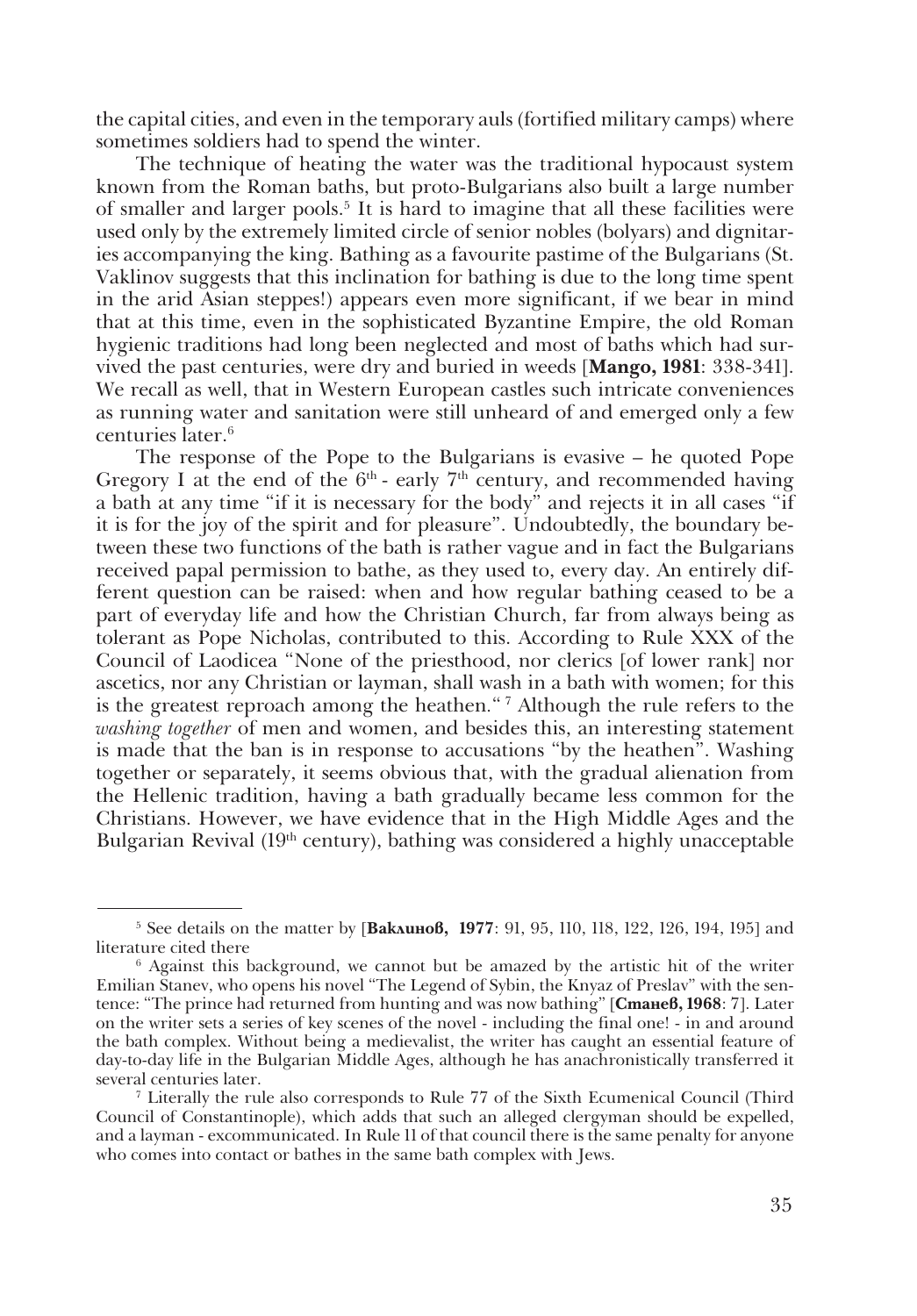activity for certain categories of Christians – e.g. monks, and for others it was limited to several times a year – before major holidays. In these cases, bathing was considered mandatory (eg. before confession and receiving communion at Easter), however, here again there are no instructions from the church – the tradition was maintained as a form of custom. Interestingly, according to the same (folk) tradition we have several mandatory ritual bathings unrelated or only partially related to Christian rites (e.g., bathing in the dew before sunrise on St. George's day, nameday bathing, showering the midwife on Midwives' Day, the bath of the bride and groom, the mandatory bathing of the newborn and the dead, etc.).

Regarding the bathing of the monks, we will only add that, according to orthodox traditions, it is considered unnecessary even today. A good example is the "new" saint Seraphim Rose (1934-1982)<sup>8</sup> of whom his biographer Hieromonk Damascene writes: **"**In his life as a hermit, father Seraphim didn't have running water in his cell, and didn't bathe, never took a shower, but only cleaned himself with a wet cloth. As time passed, his unbelievably long beard (up to his waist) became felt. One would think that if someone doesn't bathe for so long, he would stink. But father Seraphim never did. One could observe this in other monasteries too, like Mount Athos, where the monks follow the same regulations. As St. Nicodim Svetogorets once wrote, "it's due to self-restraint, to absence of excesses, to the hard labour of the monk – a way of living that evaporates and assimilates all unnecessary body liquids. In later times, the Elder Paisii Svetogorski indicated: "through ascetic life, a person becomes somehow immaterial and although not washing, shines and smells sweet…" [**Дамаскин, 2007**: 628]. It seems that there is a paradoxical process of de-materializing the body, parallel to the ascension of the individual on the ladder of spiritual virtues, which is presented, among other things, as a falling away of the elementary standards of bodily hygiene.

Returning to the laymen, according to the study of everyday urban life in the Bulgarian Revival period  $(19<sup>th</sup>$  century) made by Rayna Gavrilova, "traditional society ... perceives washing as unnecessary health risk ... A typical person at that time undresses very rarely – in some special rituals. All other activities – washing and bathing, sleeping, sex, are done with clothes on." Furthermore, "one should wash those parts of the body that get dirty – hands and arms, legs, face, ears, hair. The body covered with underwear shirt has no visible signs of dirt, therefore, does not need washing" [**Гаврилова, 1999**: 174-184, 174-175 here especially].

On the other hand, there is a specific area, implicitly related to water and bathing (as pleasure) and it is clearly marked as "alien", "beyond-normal" and "dangerous". This is the space of female mythological creatures (fairies, mer-

<sup>8</sup> Father Seraphim Rose (born Eugene Rose) was born in San Francisco on 13.08.1934. During the seventies after a long spiritual search (a PhD on Chinese studies and Eastern religions) he converted to Orthodoxy and in 1972 founded a monastery in Platina, California where the monks followed the rules of the monasteries on Mount Athos established in the  $10<sup>th</sup>$ -11th centuries. He died in 1982 and is currently in the process of being canonized.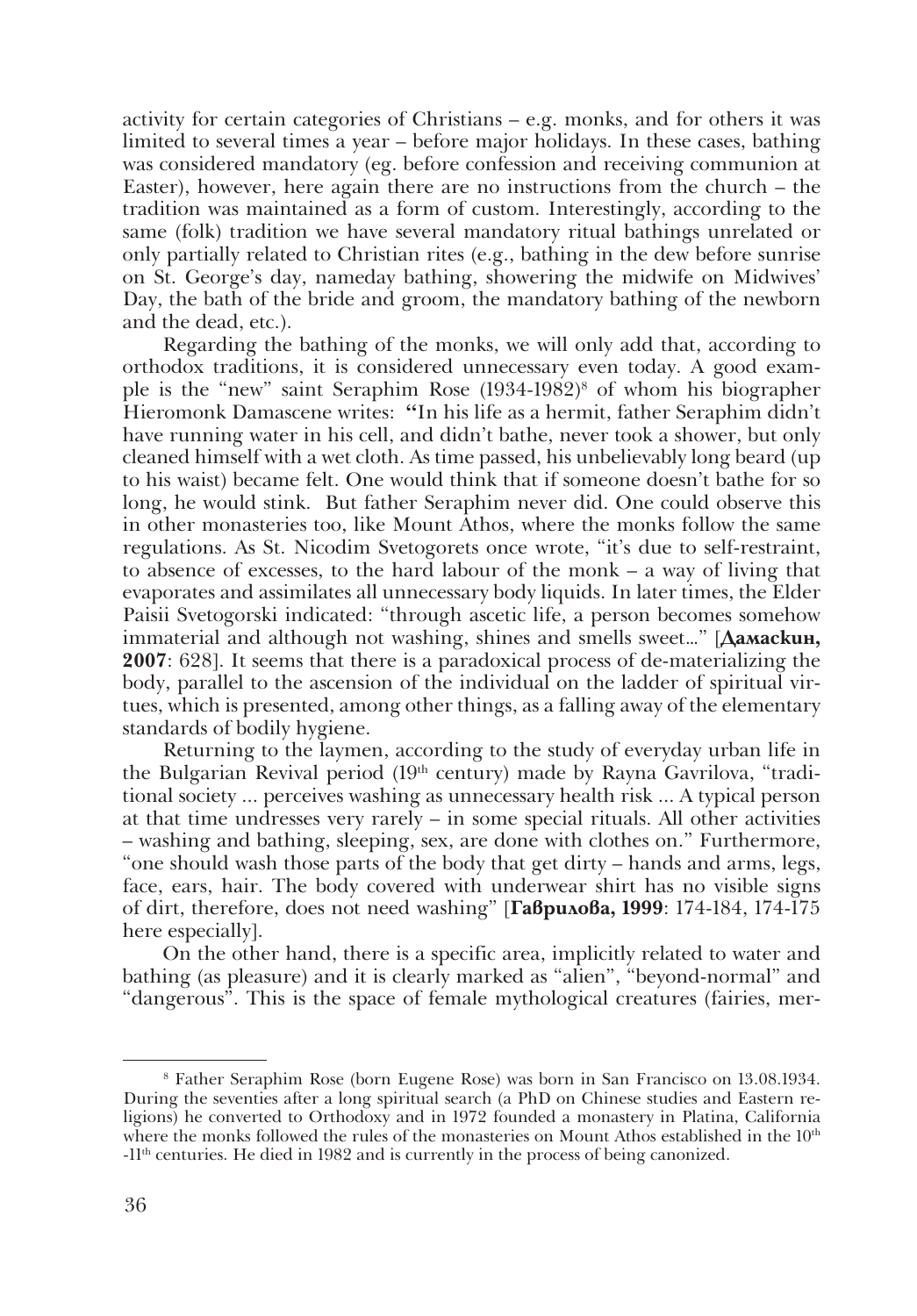maids, etc.) that are known to inhabit areas around water sources (springs, wells, rivers, lakes and swamps), where they bathe "in the moonlight" (to the sweet sound of the kaval (wooden end-blown flute) of a enchanted shepherd). Although having attractive appearance, these bathing girls are considered extremely dangerous and a meeting with them usually ends with "treacherous" disease and death. In general, to see a woman who is bathing is considered a moral violation (those peeping from behind the bushes by the river or through a hole in the wall of a bathroom are subject to a mandatory punishment). Additional negative connotations attributed to bathing (this time from the point of view of the church) stem from the fact that in many cases the medical practices prescribed by traditional healers and sorceresses include (ritual) pouring of herbal water onto the diseased person, washing the problematic area of the body at a certain water source or other hygienic activities. Following the principle of "alien" = "bad", here too, bathing is associated with non-Christian behaviour, and is therefore interpreted as dangerous and harmful (if not for the patient's body, then for their soul).

The disappearance of bathing as a daily practice in the Balkans in the Middle Ages is a subject that deserves a special study. Given the Muslim conquerors's cult of bodily cleanliness, we can hardly blame the "Turkish yoke" for that change. A study of the bathing culture in Sofia [**Ivanova, 2012**] determines that the period after the Ottoman conquering is also a period of flourishment in terms of construction work and the actual use of baths in the city. According to information from multiple travellers in the  $17<sup>th</sup>$  century, there are five hamams (public baths) in Sofia – Evliya Chelebi describes them being separated and unique not only because of the different qualities and mineral contents of the waters in them, but also according to the different religious and ethnical characteristics. There is a Turkish hamam, but also a "Christian" one, a "Greek-Latin" one, and a "Jewish" one (mikve). We can conclude that the traditional prohibitions of people from different religions bathing together still exist. Naturally, there is a strict separation between the women's baths and the mens' ones. However, it is important to note that there is no separation in terms of social class – even though bathing is more a part of the everyday life of the "elite", everyone has cheap access to the baths. At the same time all sources emphasize that from a purely spatial point of view, the Muslim baths are significantly larger. Whether this is a form of "ethnoreligious discrimination" or a result of the fact that "the non-muslims and especially their women were sometimes too self-contained to use the public baths" because "the baths were connected to the Muslim parts of the cities" [**Ivanova, 2012**: 178], is hard to determine without more research. However, it is beyond doubt that during the "classic" Middle Аges, as well as during the Ottoman period, the public bath is predominantly an urban attribute. The majority of the (Christian) population, living in rural regions, rarely had access to such facilities.

According to ethnographic data from the 19<sup>th</sup> and 20<sup>th</sup> centuries [Marinov, **1994**: 654], *"*our peasants, and sometimes even citizens, have a somewhat reluctant attitude to bathing, reluctantly have a bath. ... A baby is bathed every day for 40 days after its birth and then bathing is put aside. People are also washed when they die ... in both cases a person is bathed by other people without real-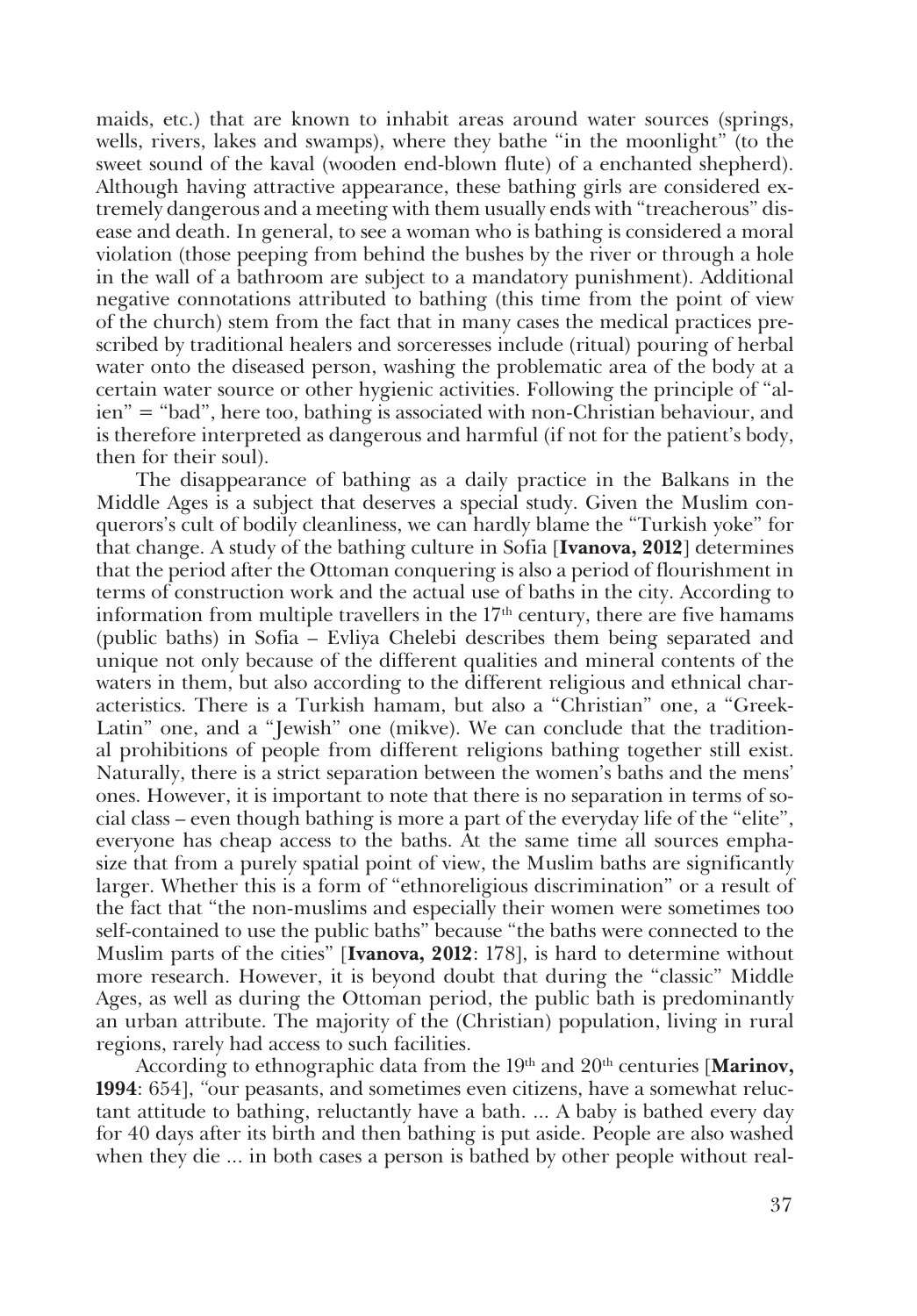izing it ...".<sup>9</sup> Here we have to add, that even until the mid 20<sup>th</sup> century in the public baths it was a common practice the services of "telyak" (specialist, that professionally and for a small sum of money will "ritually" wash the body of the bathing person) to be used. Maybe the disappearance of that profession marks the moment in which the Bulgarians learn how to wash on their own? Of course we have a variety of local options. It is quite likely that in areas with thermal springs, the Ottoman cult of hygiene contributed to a greater penetration of daily hygiene practices among the Christian population. Yet, we must bear in mind that **the association of those practices with the cultural tradition of "the other" (i.e. Islamic culture) most likely prevented their adoption in the Orthodox Christian environment***.* If we step on the theory by Mary Douglas we can conclude that here we have the case of oscillation of the "inner boundaries" among different communities, and "there where the boundaries are unclear, in their defense we discover the idea for impurity. The physical crossing of the social barrier can be viewed as a dangerous impurification with all the consequences… The violator is transformed in dual vicious object of reprimand…" [**Дъглас 2005**: 214]. If we accept that as true, we can suggest that the boundaries separating the two major religious communities on the Balkans during the Ottoman period probably have not been so clearly represented as we are interpreting and understanding it today.

Systematic attention to personal hygiene was understood as a sign of low morals. A confession questionnaire, preserved in the Zaykovski prayer-book<sup>10</sup>, in Mount Athos, contains the following question: "Have you washed yourself after making love? Have you washed yourself for no reason?" It seems, washing after sexual intercourse was considered as particularly immoral, perhaps because in the Islamic tradition it is required both before and after the act. Paradoxically, it appears that **the hygienic practices of the Islamic population were interpreted as a marker of ritual impurity**, as opposed to the concept of their own (Christian) tradition of forbearing from bathing to preserve the immanent (sacred) bodily purity obtained once "in the source of eternity" (by the ritual of baptism). Naturally, we should also comment on the ritual function of Holy Water in the font, which by definition has qualities putting it apart from "normal" water and, therefore, guaranteeing her "permanent" purifying effect.

In the Revival period, in some of luxurious town houses, private bathing facilities were designed, but this was mostly in the ethnically mixed regions and was perceived more as a form of "foreign" lifestyle.11 At least until the middle of the

<sup>9</sup> Here it's necessary to draw a parallel with the complex education of ritual washing through which the Muslim child have to go, before crossing the line between the childhood and adolescence and have the right to be included in all the basic rituals of the community, on the first place – in the prayer (namaz). The task for the personal hygiene as a "knowledge and skill" in every culture is learned in early childhood and it's strongly influenced by the specific<br>view of accepted or unaccepted bodily behaviour.

<sup>&</sup>lt;sup>10</sup> Prayer book from the National Library Sofia No. 960, parchment, first half of 14<sup>th</sup> century f. 39r

<sup>&</sup>lt;sup>11</sup> See Hindliyan house in Plovdiv and Karlovo and especially Rhodope houses with bathrooms and home hamams - [**Златев, 1955**: 106-110, 115-126], [**Попов, 1967**: 45-52, 57-61, 81-83]. The multiple bath spaces (every bedroom has direct access to one) in the "Agushevi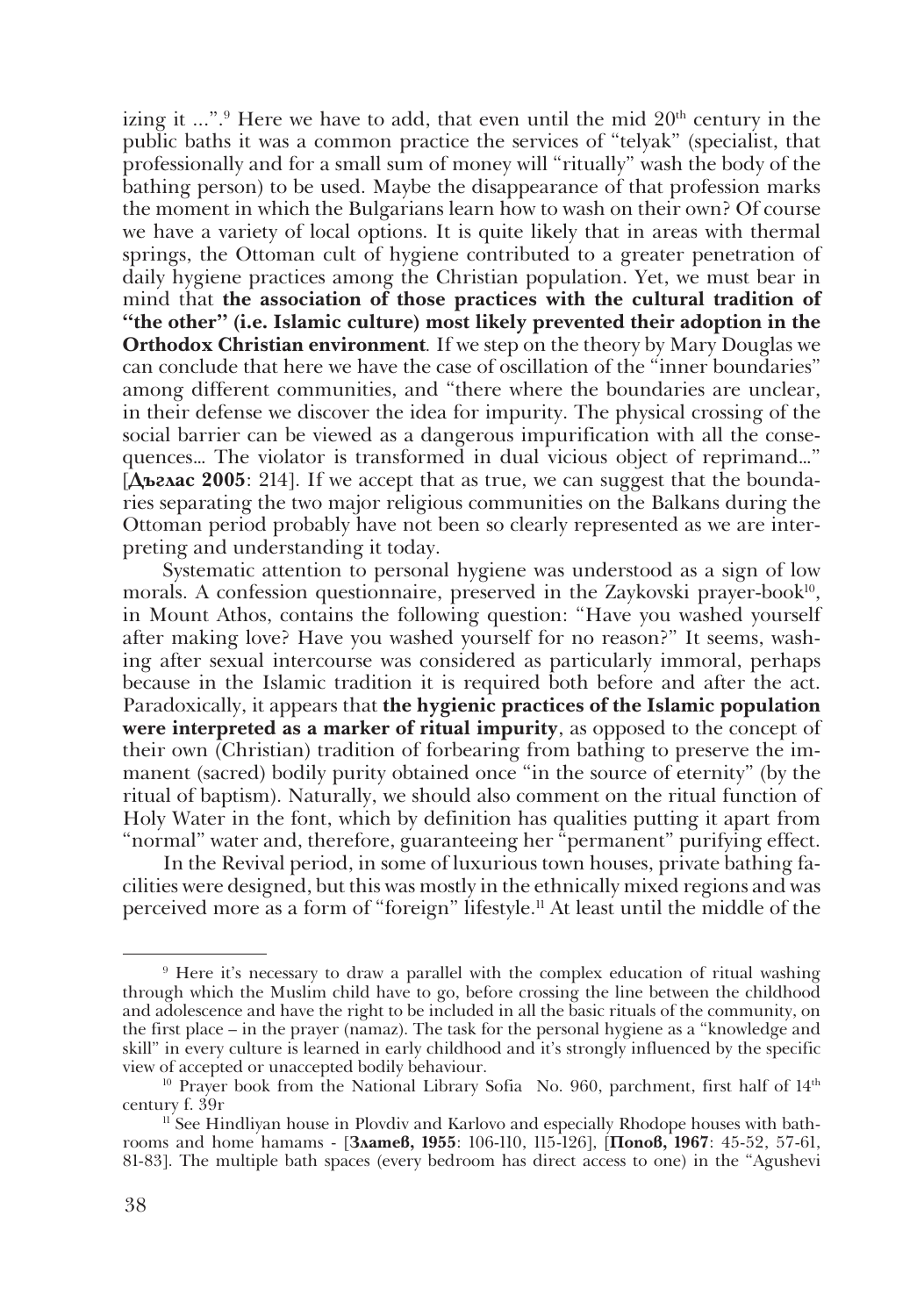20th century in Bulgarian cities, where there was an abundance of public baths, tradition required to go there once a week. Moreover, in the town of Velingrad for example – where there were seven public baths with different mineral water, and hundreds of mineral springs whose water freely poured through taps and fountains in the streets into the so-called "topila" (hot pools) – going to the public baths was a real ritual, which required at least half a day off. There were strict rules as to which day of the week people from which neighbourhood should go to which public bath (not necessarily the nearest to the neighborhood); who it is proper to assist scrubbing their back; what the order (hierarchy) of bathing is... Grandmothers would first bathe their grandchildren (boys and girls younger than 5-6 years were bathed by grandmothers and mothers in the 'female' baths), then put them on special couches, wrapped in towels, to sleep or at least have some rest after the intensive treatment (due to both the high mineral content of the water, and the high temperature, humidity, noise, as well as the rough massage they received while being scrubbed clean). While children were dozing off under their sheets, it was time for the mothers, and grandmothers to bathe, while carefully observing another set of rules – who can sit where, how to wash/ cleanse the seat prior to sitting, in what order to wash the parts of the body, and so on. There were days of the week when Gypsies would go to the public bath, other days for Bulgarian Muslims (called Pomaks), etc. On those days Christians would visit the bath only as an exception. Visiting the public bath at a time when it was almost empty was considered a special pleasurable experience. On such occasions grandmothers would say they have had "gemish' bath", explaining to us that this was the name of the ritual bathing of the bride in Islamic cultures on the day before their wedding, which (linked with a series of rituals having their hair hennaed, their skin depilated, etc.) not only prepared young women for the upcoming event, but also allowed the female relatives of the bridegroom to inspect and evaluate the would-be-daughter-in-law for possible bodily defects. This "'gemish' bath" is a synonym for a prolonged pleasure – it takes almost a whole day, while from time to time women would go out to have some pastries, sorbet and pickled vegetables or fruit.

Bathing in the premodern era was definitely a collective activity. The nakedness of the body was seen as natural and trouble-free – to the horror of the modern Western observer.<sup>12</sup> Here is the place to mention that this tradition (of "collective bathing"), of which our generation has living memories, is actually pretty old. Let us recall the famous description of 1717 by Lady Mary Wortley

konatsi" (residential complex in the middle Rhodopes, built from 1820 to 1840, for the rich Turkish feudal Salih Aga and his three sons), deserve our special attention. They point towards the high hygienic standard of the Muslims, even far away from the town centres, in a time when baths were still exotic in the civilised West and on the Balkans alike.

<sup>&</sup>lt;sup>12</sup> As a child – in 1968 – I brought friends from Germany to one of Velingrad's public baths to show them "what it is like". Their Puritan sensibilities were shocked by the thought of taking their clothes off in front of so many people. Today the reaction of the young Bulgarians will be probably similar. Meanwhile the bathing on the Balkans have become "private matter". However that paradoxically is not in controversy of the mass distribution of public presentation of nudity – in the media, commercials, websites, nude beaches etc.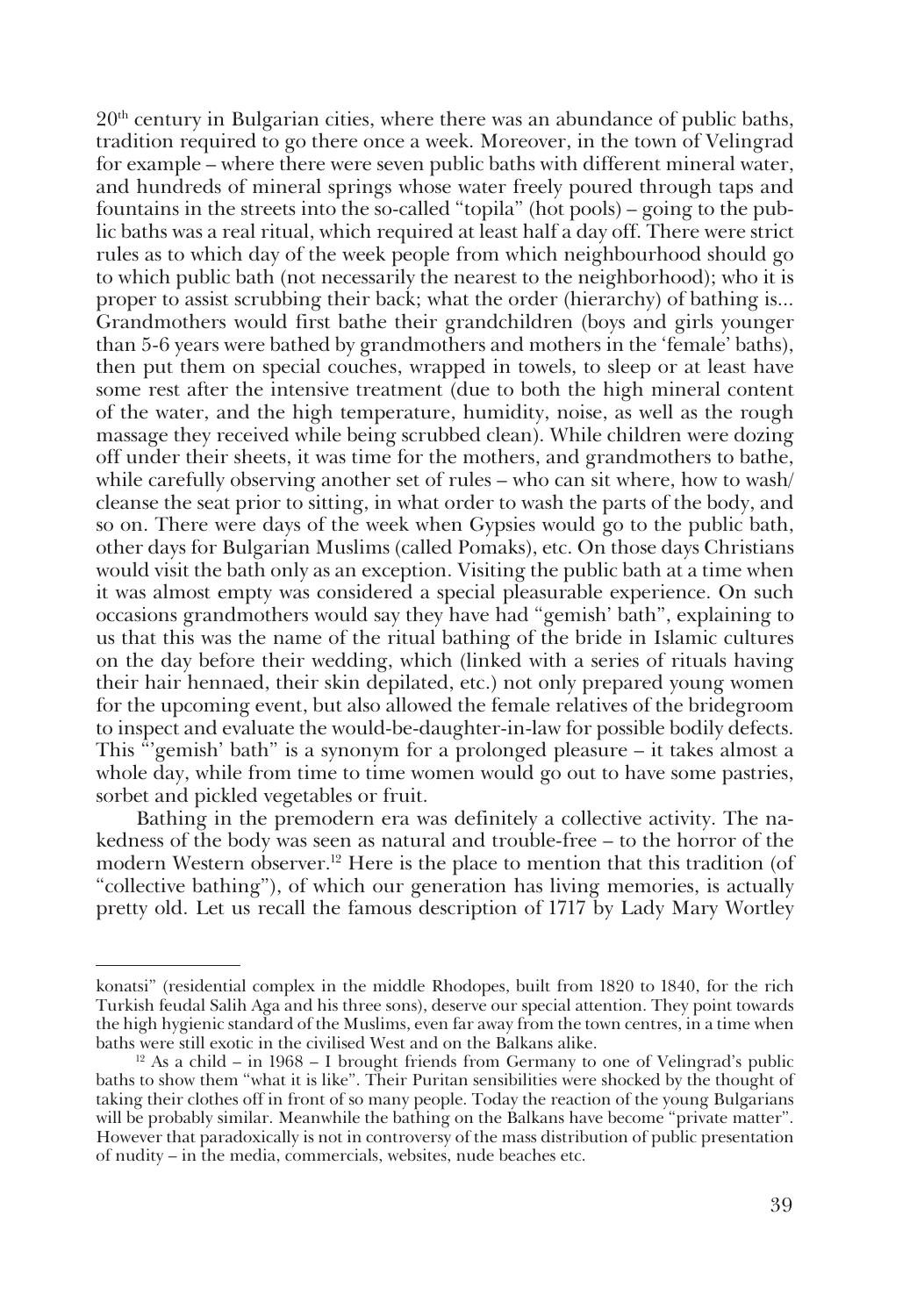Montagu of her visit to a public bath in Sofia. According to her the scene could have had a strong impact on the oriental fantasies of a London artist: "To tell you the truth, I had wickedness enough to wish secretly that Mr. Gervase could have been there invisible. I fancy it would have very much improv'd his art to see so many fine women naked in different postures, some in conversation, some working, others drinking coffee or sherbet, and many negligently lying on their cushions while their slaves ... were employ'd in braiding their hair in several pritty manners. In short, ,tis the Women's coffee house, where all the news of the Town is told, Scandal invented, etc..." [**Wolf, 2004**: 7-8]. Naturally, this description more probably referred to the customs of Muslim women (in the XVIII century), but similar practices were adopted and undoubtedly inherited also in the Christian community in the following centuries. Of course it is mostly valid for the urban settlements. The present of baths in the villages can be viewed as an exclusion from the rule; the baths in the villages were built during the communist era and in present days, because of transforming of bathing ritual to a private matter, still exist as exotic SPA-centres.

We should also mention male bathing, which has its own rituals<sup>13</sup>. Alongside the tradition of scrubbing each other's backs clean with scrub-gloves, there were the usual attempts to peek into the "women's room" or at least to throw some ice-cold water over the dividing wall in order to cause confusion and joyful screams on the other side – immediately followed by the intervention of the strict telyaks clattering with their wooden pattens and restoring the order and good-mannered behaviour of the public bath visitors. An important part of the fun in the male bathing rituals was the time after the bath, in the pub opposite. Men would look at the maidens and the young women who come out of the public bath with an appreciating look and make corresponding 'salty' comments.

The adoption of bathing as an indispensable part of urban life in the  $19<sup>th</sup>$ - $20<sup>th</sup>$  century was actually a rather late innovation, especially in the Christian communities. Of course, it happened in quite different ways in the different regions (e.g., in the absence of unlimited running hot mineral water). Maybe a different hygienic culture was existing in the regions with hot springs which was not directly influenced by the religious context. For me – who grew up among the gushing mineral water springs – it was a real shock to read an inscription in a public bath in another city in Bulgaria during the  $70^{\circ}$ s of the  $20^{\rm th}$  century which read "Save water!". It was hard to imagine that water could and should be saved<sup>14</sup>. As to the villages, the changes described took place even later; even today in some parts of the country the bathroom is not a compulsory element in the plan of a village house. In regions where there are no mineral water springs

<sup>13</sup> Аlthough, as Sv. Ivanova rightly remarked [**Ivanova, 2012**: 17], with the availability of six different baths in Sofia in 1870, separated strictly by gender and ethno-religious characteristics, "there is no clear place for male non-muslims to take a bath", i.e. there isn't a systematic custom for such an activity, related to a specific facility. She obviously means orthodox Christians, as she talks about the baths of "Latins and Jews" prior to that.

 $14$  In ancient Rome fountains had no taps – it was believed that to regulate and restrict the flow of water would be an insult to the god of the Tiber River.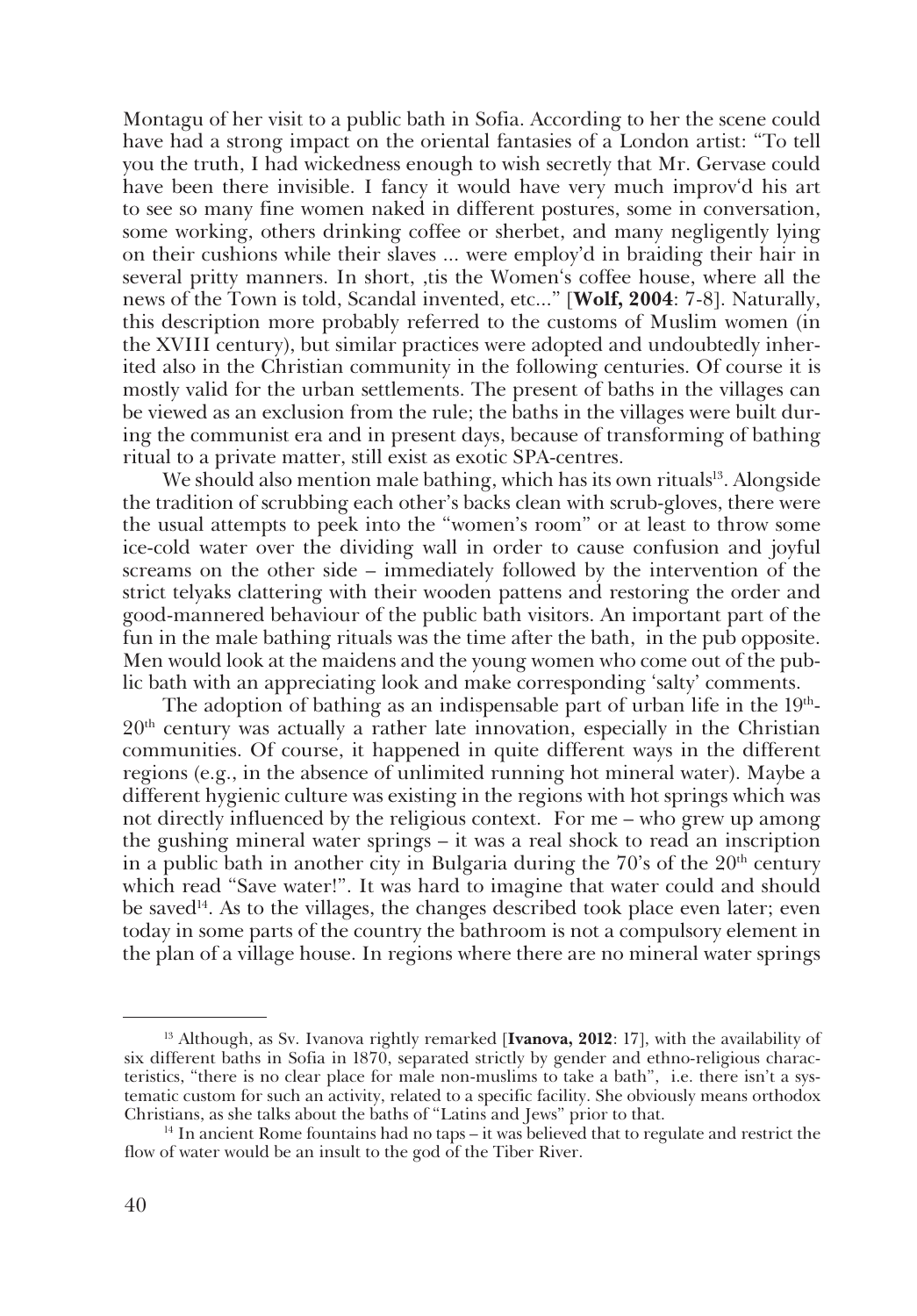in the immediate vicinity, going to a public bath in the past was a real journey with rituals of its own, planned and tied to certain times and seasonal activities and/or Christian holidays. People in the mountain town of Bansko still tell an old anecdote about a man from Razlog (a small rival-town nearby) who, having returned from the public bath in Dobrinishte (a town with mineral springs) found out that his sleeveless jacket was missing. He had just put up with the loss, when three months later he went to the public bath again and found his jacket – it turned out that the previous time he had put it on under his shirt.

However, it should be taken into consideration that the personal memories described here refer to a small town at a time of modernity and modernization – very soon after that time the majority of houses already had indoor bathrooms – whether especially constructed or adapted into washrooms, though far from complying with the European idea of a luxurious bathroom. Only in the 80s and 90s did bathing cease to be common and community activity and became something individual and intimate. The hectic renovation of bathrooms and their transformation into a luxury hallmark of social prestige happened in front of our own eyes during the last decade of the  $20<sup>th</sup>$  and the first decade the  $21<sup>st</sup>$ century. Members of the current young generation don't consider undressing in a common space as natural and prefer to wear swimming suits even under the showers in the separate closed off booths near the thermal pools…

The history of bathing in Bulgaria and on the Balkans is still to be written<sup>15</sup>. In this case what is important for us is whether the attitude of the Christian church to bodily hygiene determined the behaviour of the believers. So far, we dare formulate a hypothesis that the traditional folk concept of the nude body being unclean and obscene is in direct conformity with the Christian worldview model. This has a negative impact on attitudes towards personal bodily care beyond the strictly determined Christian rituals. Probably, the early influence of the Islamic ideal of a clean body on the everyday beliefs and practices of the whole community only occurred in regions of mixed religious population. However, this influence too, even until modernity, was restricted by the association of hygiene with the lifestyle of the "other" and the "enemy"16. On other hand, we can clearly see the process of transformation of the personal hygiene form "public and communal" to "intimate and private" action; it takes place in the last couple of decades. In this sense, we should ask how long the Bulgarian Christians remained "pre-modern" in their attitude towards bathing. Churchill's acrid note that "in the Balkans to this day there are people who say 'Congratulations' after a bath" is not just an expression of (undue) Eurocentric arrogance, but also a classical example of divergence of interpretations within the framework of two religious and cultural contexts difficult to compare.

<sup>15</sup> See the brief but useful work of [**Popov, 1956**: 79-84], so as [**Ivanova, 2012**].

<sup>16</sup> Yet the scope of this convergence should not be exaggerated - even in the middle of the  $20<sup>th</sup>$  century, with the construction of the first mineral pool in the village of Ladzhene (today a district of Velingrad) in 1936-7, the then mayor - the initiator of the work was threatened with excommunication for promoting immorality, and the local old women informed him that "if there is a pool, there will be no rain" (i.e. God will be angry and will not send rain) - information from his son, A.S., 87 years old.